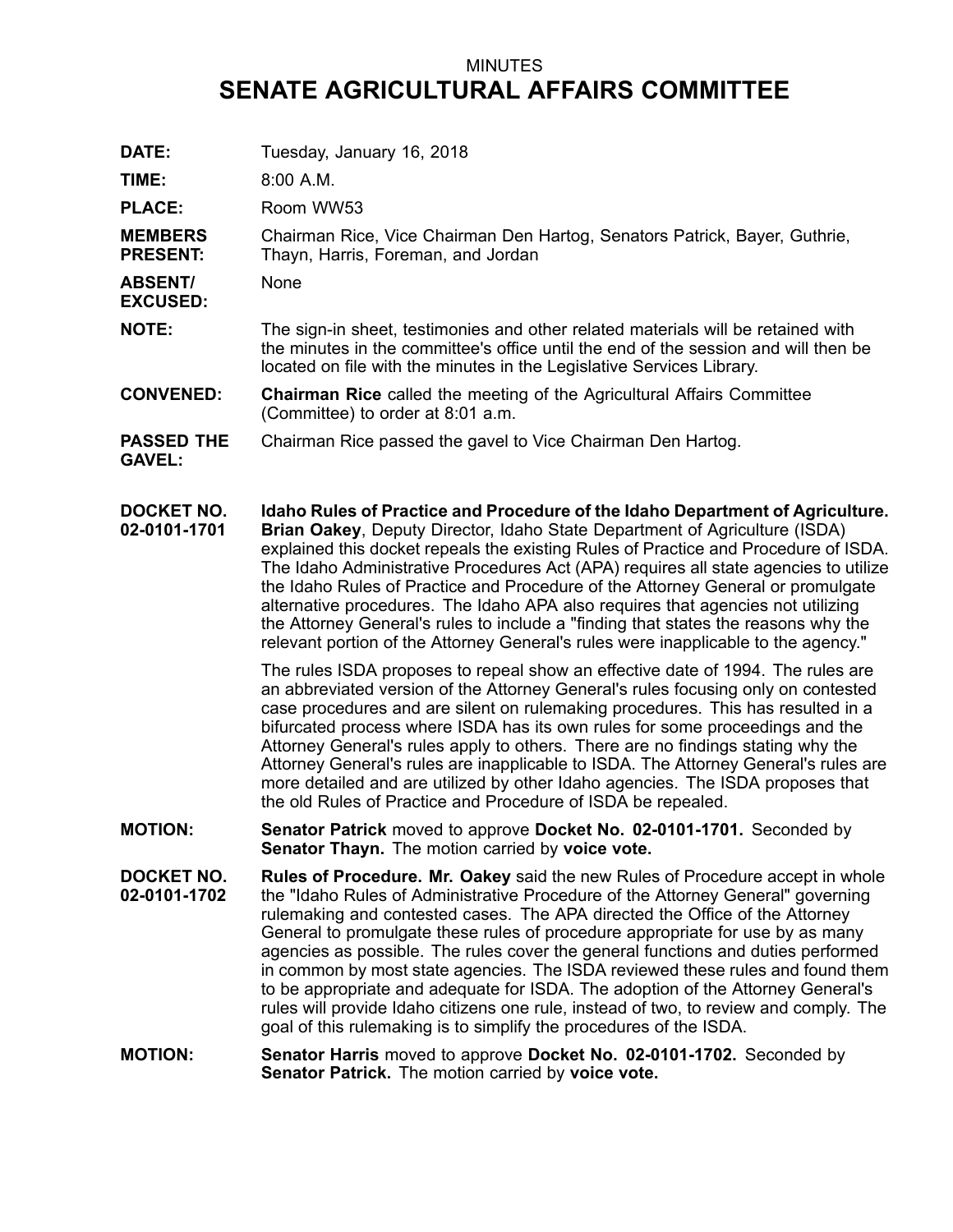**DOCKET NO. 02-0214-1701 Rules for Weights and Measures. Kevin Merritt**, Program Manager, ISDA stated this docket updates Idaho's incorporation by reference for automotive spark engine fuel, diesel fuel, and biodiesel fuel blends. Currently, Idaho incorporates by reference the 2007 American Society of Testing Materials (ASTM) specification for fuel. ISDA requests to update these specifications to more current versions of the ASTM specifications. Fuel entering Idaho comes from out-of-state refineries. This fuel already meets the most current ASTM specification. This docket change will have little effect on Idaho's petroleum industry that receives fuel directly from refineries. Updating Idaho's fuel specifications to the current ASTM version will protect the fuel consumers from adulterated fuels that fail to meet current ASTM quality standards. **Senator Patrick** asked if diesel and biodiesel are part of this dockets change. Mr. Merritt answered that each fuel has its own specification and ISDA is proposing to update the fuel specifications for each fuel. **MOTION: Senator Foreman** moved to approve **Docket No. 02-0214-1701.** Seconded by **Senator Guthrie.** The motion carried by **voice vote. DOCKET NO. 02-0214-1702 Rules for Weights and Measures. Mr. Merritt** explained this Pending Rule will add definitions for Liquefied and Compressed Natural Gas, Diesel Gallon Equivalent (DGE), Gasoline Gallon Equivalent (GGE), and their metric equivalents. The rule adds <sup>a</sup> provision allowing the GGE and DGE units of measurement as an acceptable method of sale for compressed and liquefied natural gas motor fuel. Idaho's current rule does not recognize these units of measurement or allow petroleum products to be sold in units other than volume or weight. Adoption of these units of measurement will facilitate the use of uniform standards across the country and provide value comparisons for consumers to determine the price of natural gas purchased for transportation purposes. Passage of this rule will align Idaho with surrounding states that recognize and allow these units of measurement in the retail sales of natural gas used for motor fuel. **MOTION: Senator Guthrie** moved to approve **Docket No. 02-0214-1702.** Seconded by **Senator Bayer.** The motion carried by **voice vote. DOCKET NO. 02-0214-1703 Rules for Weights and Measures. Mr. Merritt** said this rule change is an annual housekeeping item to incorporate by reference the most current date specific edition of Handbook 44. Maintaining <sup>a</sup> current Handbook is important to weights and measure officials and the service industry that installs and repairs commercial weighing or measuring devices because it promotes uniformity. **MOTION: Senator Jordan** moved to approve **Docket No. 02-0214-1703.** Seconded by **Senator Thayn.** The motion carried by **voice vote. DOCKET NO. 02-0602-1701 Rules Pertaining to the Idaho Commercial Feed Law. Jared Stuart**, Section Manager, ISDA stated Idaho incorporates by reference standard manuals used nationally by industry and regulatory officials that provide producers with clear and defined guidelines and terms. These standard manuals also provide acceptable standard practices and policies. The manual incorporated by reference is American Association of Feed Control Officials (AAFCO) which is the official publication of the industry. This publication is heavily used by manufacturers in the production and labeling of their products. This change to the rule updates the reference to the most recently available copy of the manual so that terms, definitions, and standards are up-to-date for producers and regulators. The publication standards ensure that producers and distributors do not encounter changing standards from state to state while producing and distributing product in Idaho and nationwide.